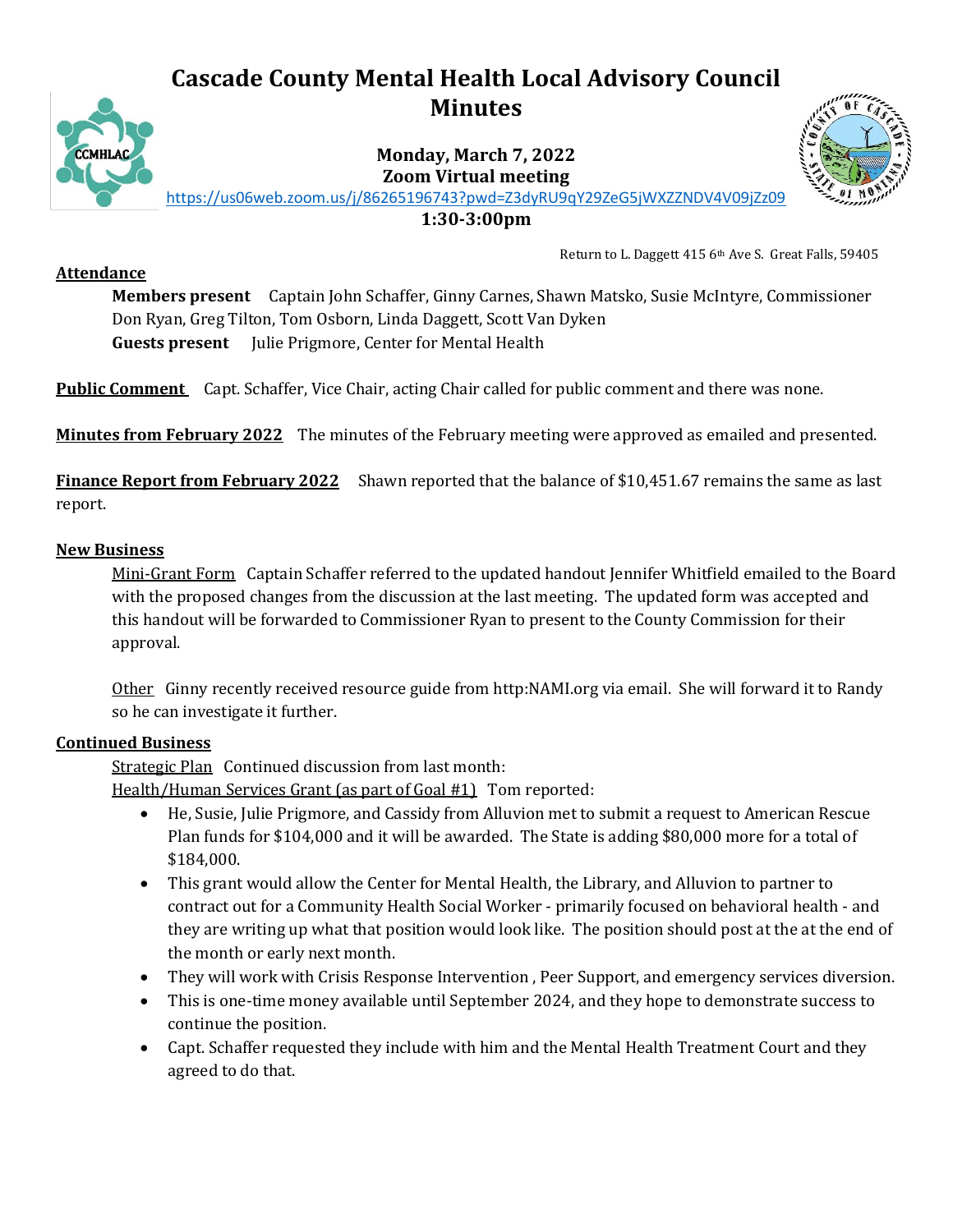Website/Facebook

Website

- Susie did contact Bonnie at the County and so far only the LAC meeting agendas and minutes are being posted, and those are not up to date.
- She asked for guidance from the group on what other information might be posted in addition to the minutes and agenda.
- Linda will follow up on how to better keep the minutes and agendas up to date on the website.

Facebook Kevin Evensen was not in attendance, no report.

### **Representative Reports**

North Central MT – Crisis Intervention Collaborative (NCMT-CIC) Captain Schaffer reported: Mobile Response Team The Response Team is running out frequently, but the data report has not been done.

MH Court

- They met with Judge Bolstad are re-examining how they can best target the people that need the service. He had concerns about reaching the people it was designed for.
- Randy suggested that expanding the diagnosis criteria might help.

Suicide Prevention Committee Greg was in attendance at the zoom meeting but the audio for him was not working so there was no report.

CSAA Report There was no February Meeting, Jennifer emailed the minutes of the November/December meeting with the LAC information this month.

MT Peer Network Report Ginny reported that Jim Haney announced there will be COVID testing kits available to all Peer Supporters by May.

BHAC Report The minutes of the Behavioral Health Advisory Council were emailed from Jennifer to the LAC this month.

Healthy Lives/Vibrant Futures Susie reported they have not had a meeting since last report.

NAMI (National Alliance on Mental Illness) Randy reported that the board met and they are happy we are collaborating with them for the NAMI walk in mid-September. They are looking for us to help with some of the organizing i.e. advertising and logistics.

## **Community Reports/Announcements from Board Members**

Center for Mental Health Julie reported that they are hiring right now. They are continuing to work on the CCDHD grant for certified community behavioral health provider.

County Commission Commissioner Ryan reported that the Juvenile Detention Center is very pleased with the Access to the Bookmobile and it is well received.

Library Susie reminded the group that No More Violence Week sponsored by Alliance For Youth is April 4-8 and encouraged participation.